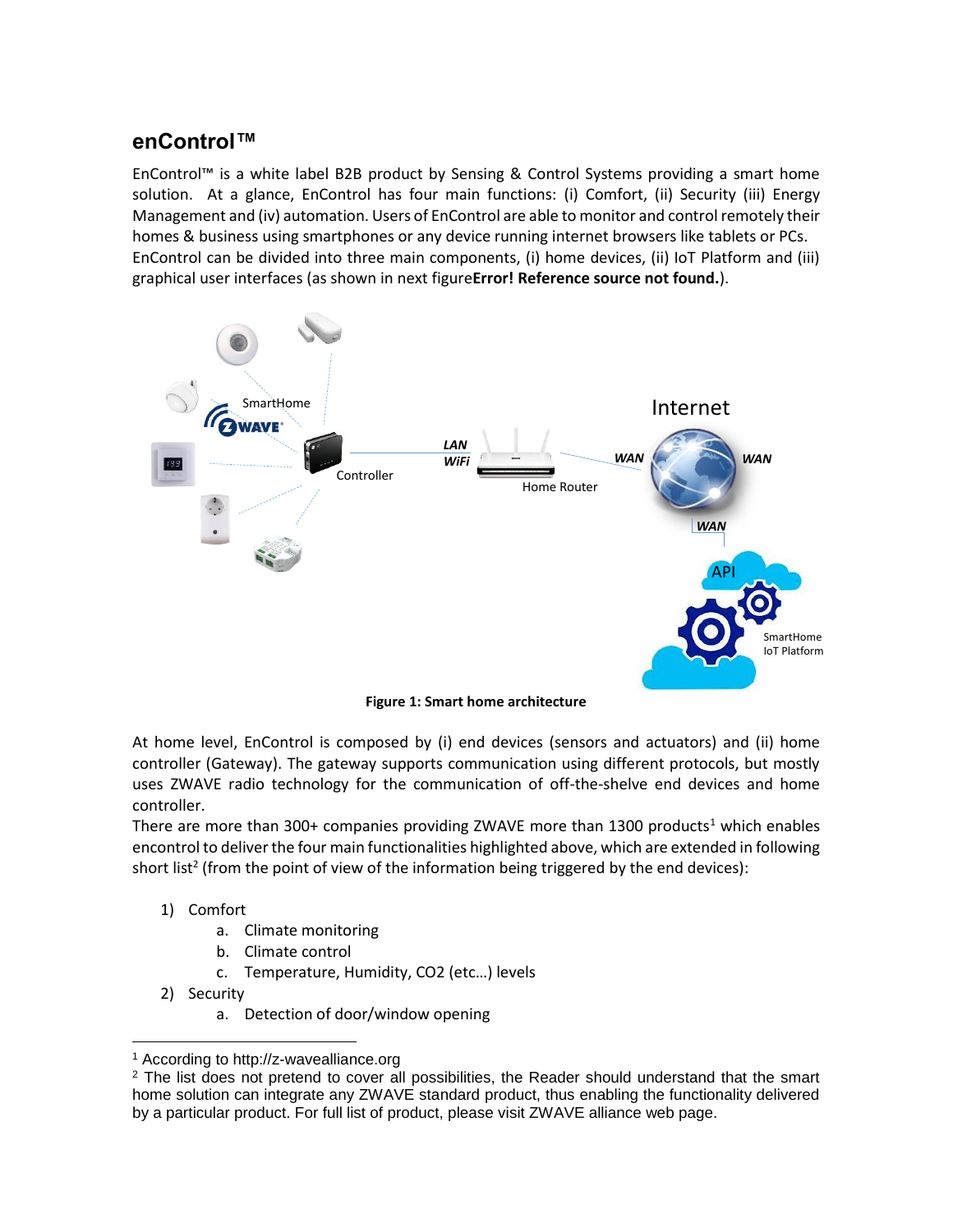- b. Detection of movement
- c. Detection of Smoke
- d. Detection of CO
- e. Detection of water basement
- 3) Energy Management
	- a. Energy consumption
	- b. Energy control (switch on/off electricity, water, gas, etc…)
- 4) Automation
	- a. Switch on/off appliances
	- b. Switch on/off lights
	- c. Open/Close doors, curtains, shutters

The IoT platform contains the core of the smart home solution. It provides an open REST API enabling the home controllers to exchange information bidirectionally, based on synchronous or asynchronous actions triggered by home devices, IoT or end users through EnControl interfaces. The IoT platform serves as well as main repository of information, keeps historical information about end devices data (information and status) as well as basic actions triggered by different actors, so users of the smart home solution knowns in real time who-when-what of actions monitored. The current smart home solution provides an intuitive and friendly user interface, which is similar for tablets and PCs (web interface) and smart phones. [Figure 2,](#page-1-0) shows the look and feel of the dashboard, (a) for web browser and (b) for smarth phone.



Figure 2: enControl™ Dashboard

<span id="page-1-0"></span>Smart phone apps allow users to get real time push notifications about important events at home. Events from devices can be combined within its native rule engine to trigger actuations like start ventilation if the air quality is poor and generate personalised notifications to home or business owners too aware about events that matters.

The following shows an architectural picture of the data flow related to the integration of Ateknea's LEO devices and CITISENSE SEDS Platfgorm, within S&C's Smart Home solution.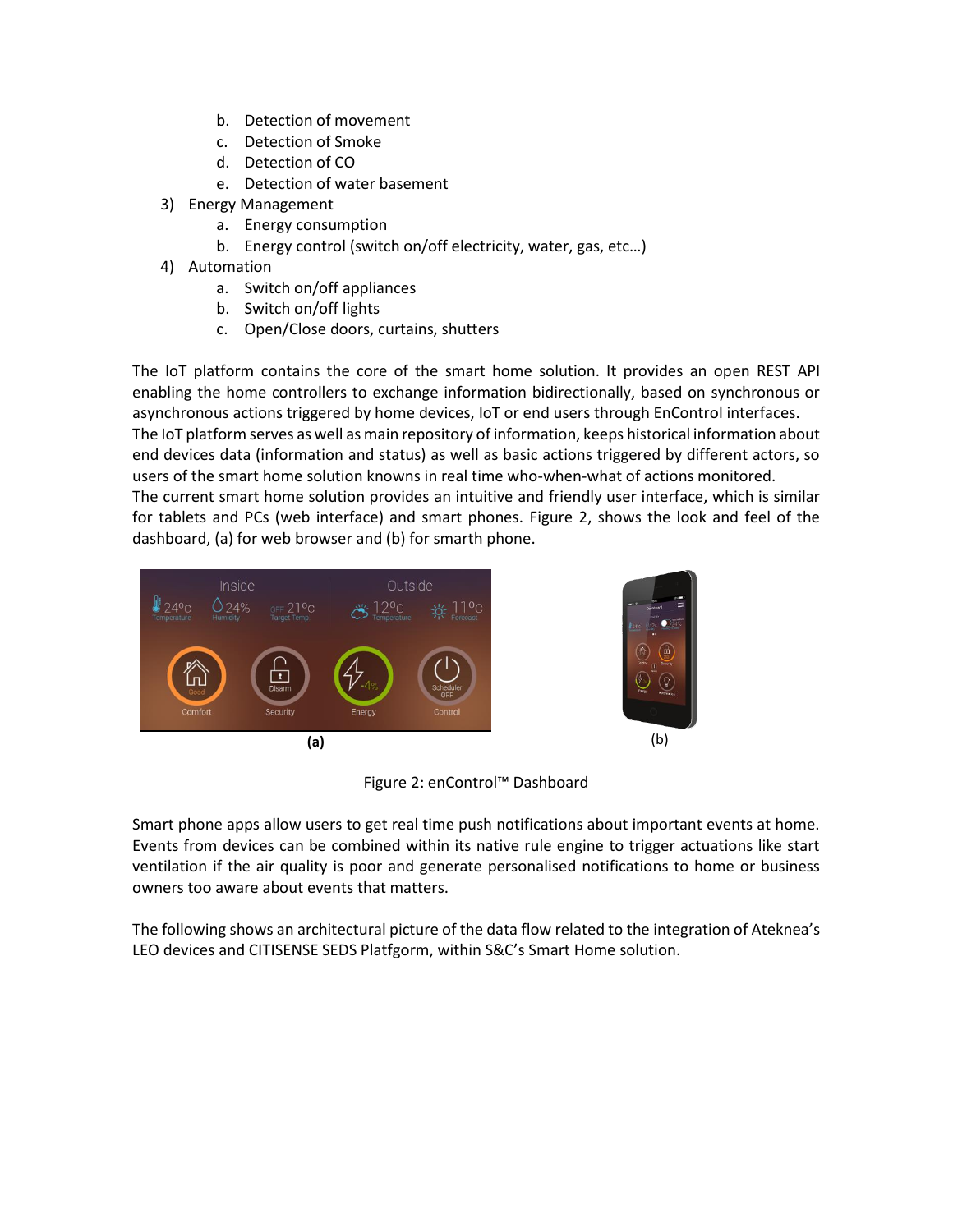

**Figure 3 Data Flow Architecture for the LEO device, SEDS and enControl™**

When available, AQI is preferred information to be shown to smart home user instead of ppb (part per billion) values, as provide more "clean" information to them. AQI is available for NO2 and O3, but not for NO. This is shown in **[Figure 4](#page-2-0)**, a screeshot of enControl™ web client.

|                         | Áreas                                                           |  |
|-------------------------|-----------------------------------------------------------------|--|
|                         | Control Central<br>Áreas<br>Planificador                        |  |
| comedor                 | $\sqrt{1-\circ}$                                                |  |
| DefaultArea             | (NO)15 ppb (NO2) Moderate (O3) Moderate                         |  |
| despacho                | $\sum_{\mathbf{G}}$ (of $\bullet$ $\bullet$ 19 °C $\bullet$ 0°C |  |
| dormitorio              | <b>J</b> 23°C 056% → 10 lx                                      |  |
| <b>Dormitorio David</b> | $828^{\circ}$ C $\div 0 \text{ k}$                              |  |
| dormitorio Ma           | DO 22 °C <i>S</i> 0°C                                           |  |

<span id="page-2-0"></span>**Figure 4 enControl™ user interface with LEO device measurement in area called "DefaultArea".**

**[Figure 4](#page-2-0)** shows last raw data (NO) or AQI/Health relation (NO2 and O3). Then user can then click on each of the values, is redirected to plot view of today's values. The values are aggregated by 30 minutes (avg), then user can: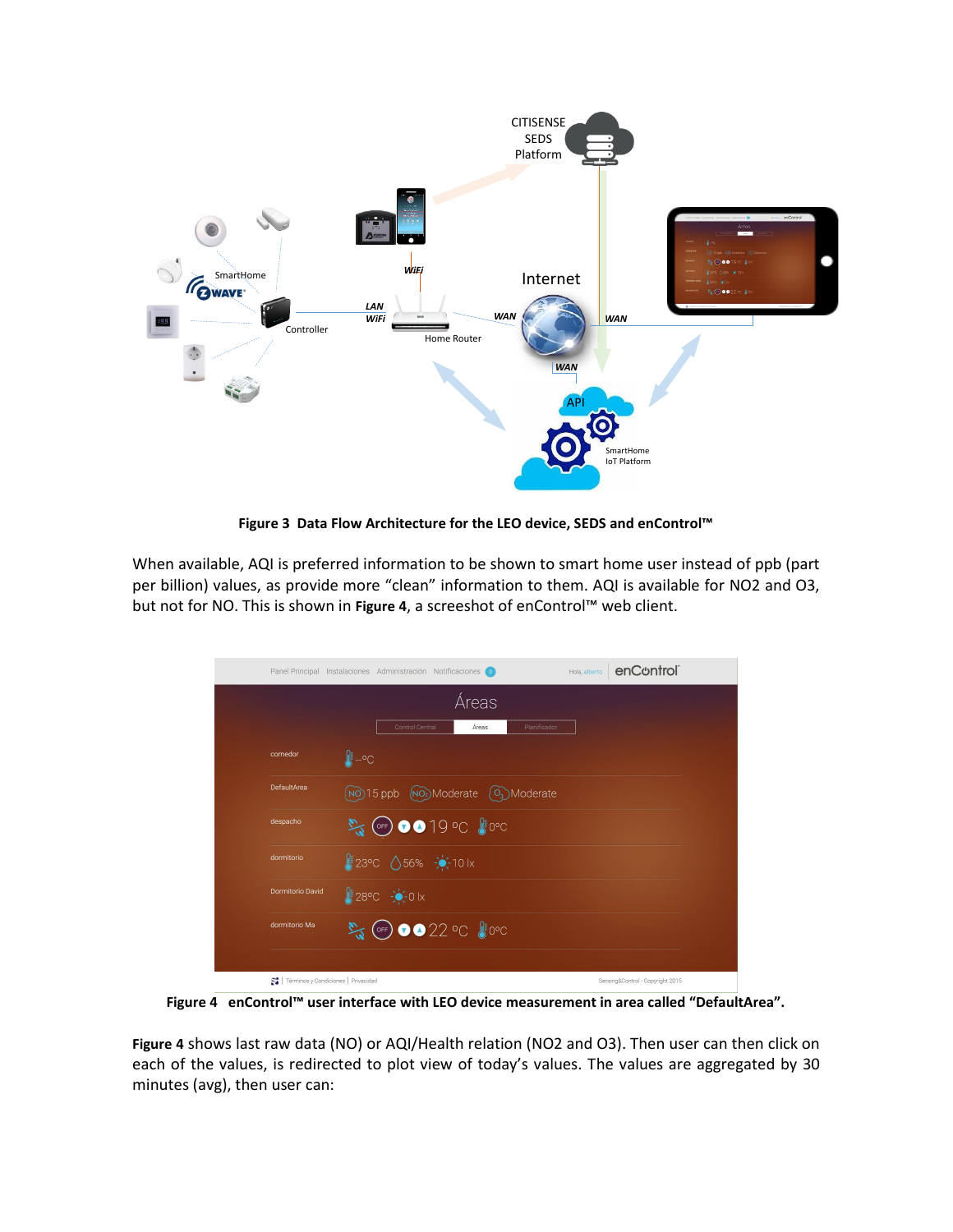- 1) Zoom in/out current plot values
- 2) Plot historical values by selecting initial day and final day

Following screenshots gives a flavour of the information being available to end user throught enControl™ client.

| Panel Principal Instalaciones Administración Notificaciones<br>$\sqrt{3}$                                             | enControl<br>Hola, alberto       |  |  |  |
|-----------------------------------------------------------------------------------------------------------------------|----------------------------------|--|--|--|
| 23/09/2015 a 23/09/2015<br>单                                                                                          |                                  |  |  |  |
| 40 ppb<br>$20$ ppb<br>mmmmmmmmmmn<br>$0$ ppb<br>$-20$ ppb                                                             |                                  |  |  |  |
| $-40$ ppb<br>$-60$ ppb<br>05:00<br>03:00<br>06.00<br>02:00<br>04:00<br>01:00<br>23. Sep<br>$+ NO$                     | 07.00<br>08.00<br>09:00<br>10:00 |  |  |  |
| The data displayed in this page is being provided by CITISENSE project. For more information visit www.citi-sense.eu. |                                  |  |  |  |
| ቚ<br>Términos y Condiciones<br>Privacidad                                                                             | Sensing&Control - Copyright 2015 |  |  |  |

**Figure 5: Nitrogen Oxide (NO) raw data aggregated (avg) on 5 minute interval**



**Figure 6: Nitrogen Dioxide (NO2) raw data aggregated (avg) on 5 minute interval with AQI on background.**